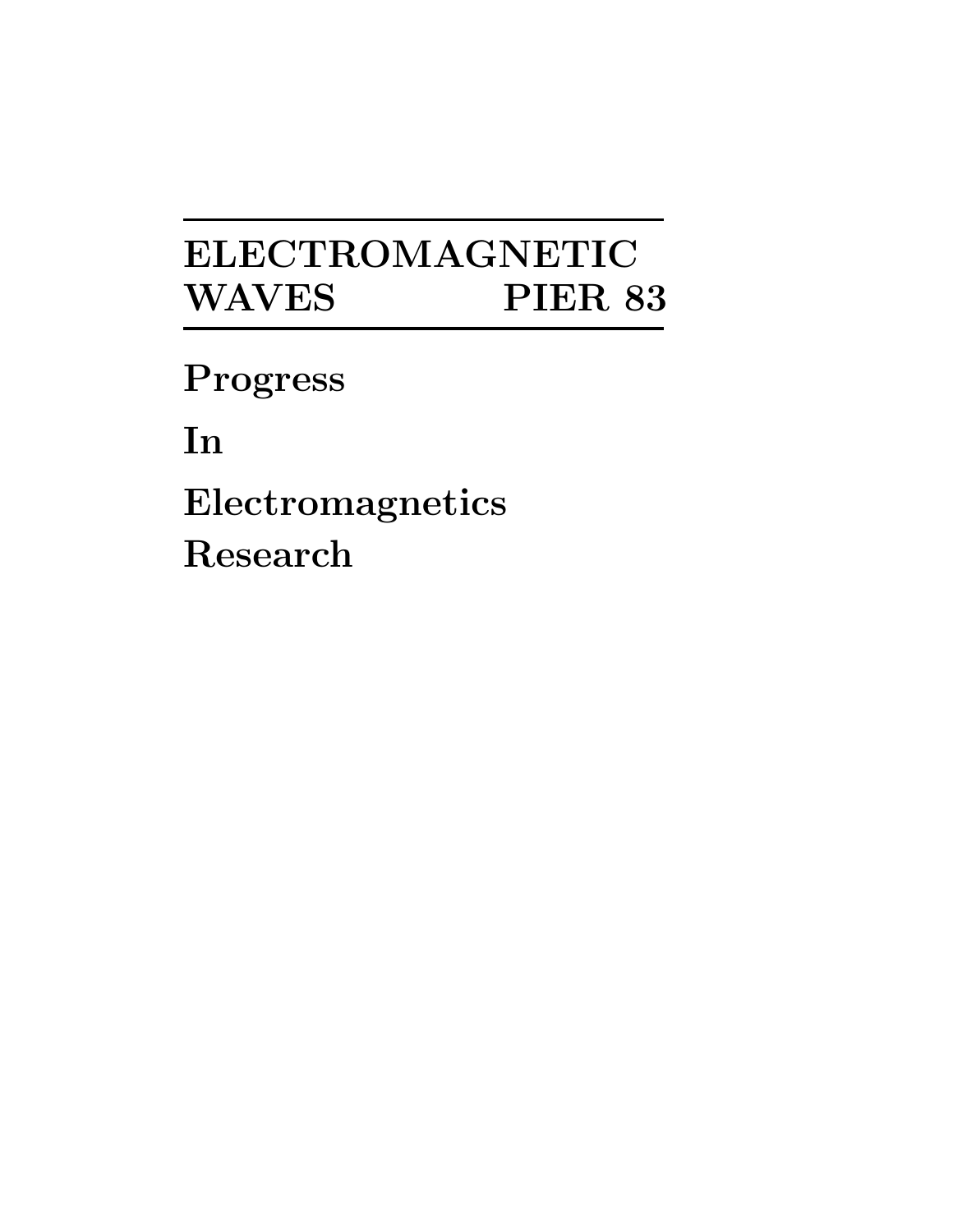c 2008 EMW Publishing. All rights reserved.

No part of this publication may be reproduced. Request for permission should be addressed to the Publisher.

All inquiries regarding copyrighted material from this publication, manuscript submission instructions, and subscription orders and price information should be directed to: EMW Publishing, P. O. Box 425517, Kendall Square, Cambridge, Massachusetts 02142, USA.

ISSN 1070-4698

E-ISSN 1559-8985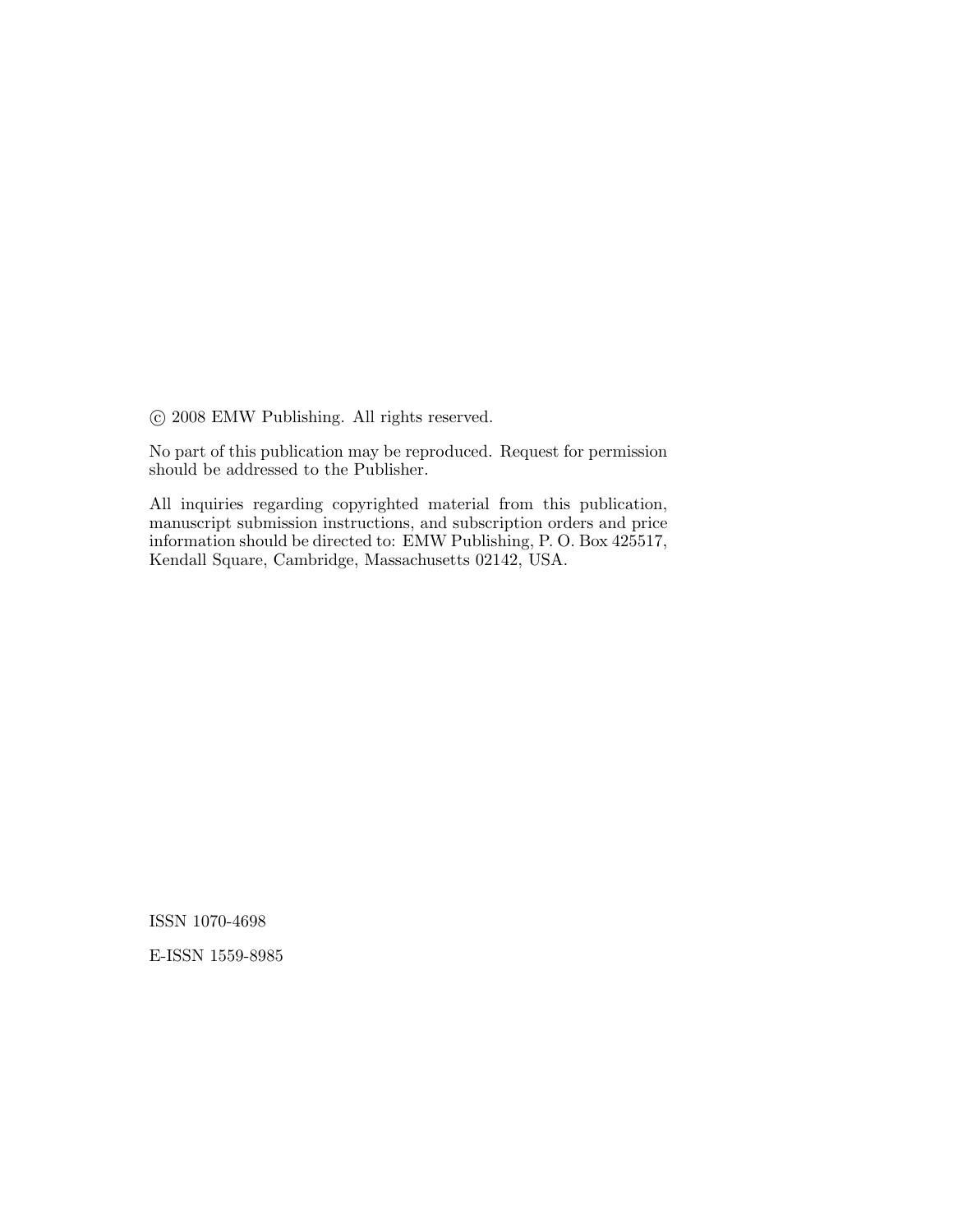## **ELECTROMAGNETIC**  $\bf WAVES$

**Progress**

**In**

**Electromagnetics Research**

**Chief Editor: J. A. Kong** 

EMW Publishing Cambridge, Massachusetts, USA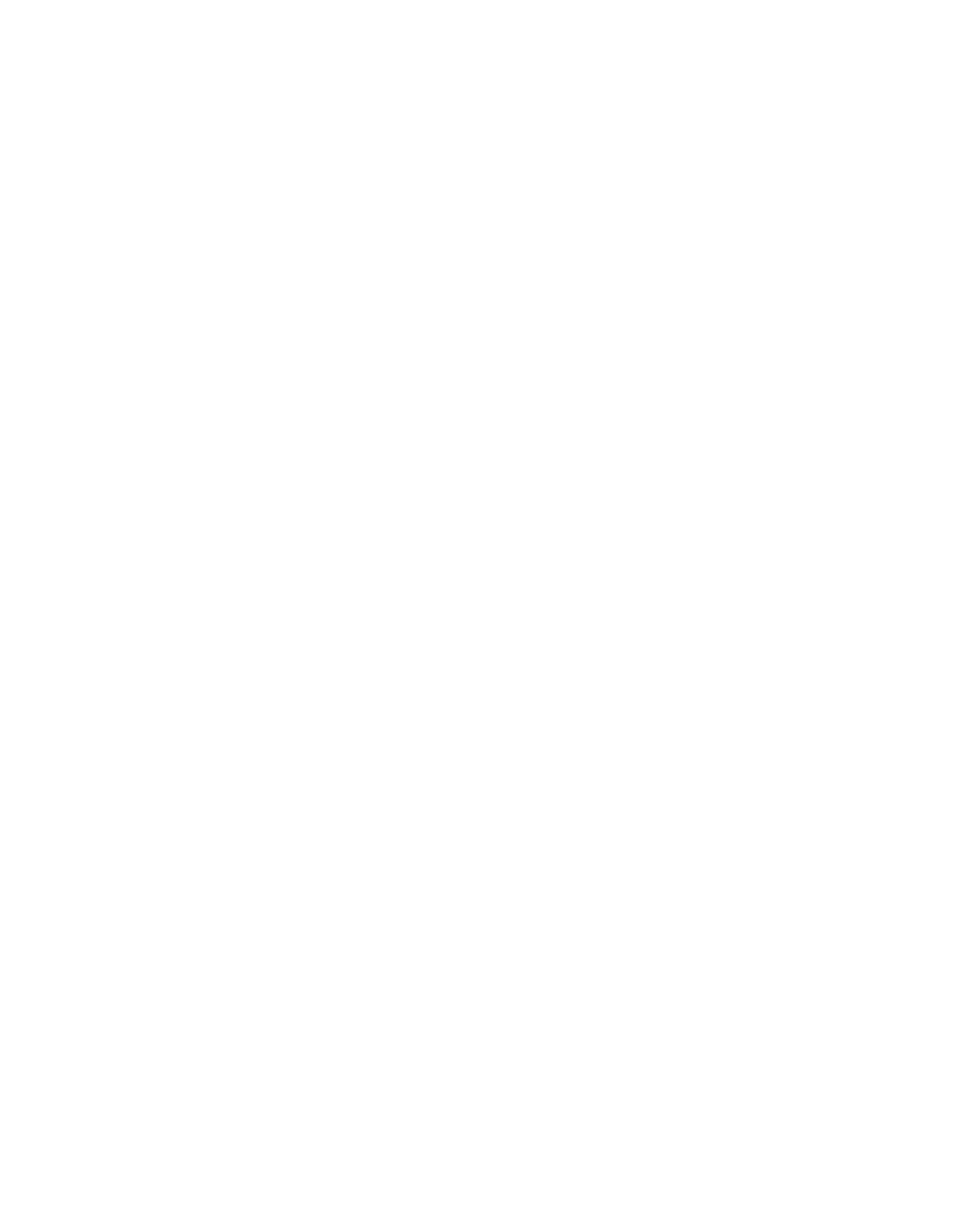## **CONTENTS**

## **A NOVEL DUAL BAND TRANSMITTER USING MICROSTRIP DEFECTED GROUND STRUCTURE**

|                | X. Q. Chen, X. W. Shi, Y. C. Guo, and C. M. Xiao                                                                                          |                |
|----------------|-------------------------------------------------------------------------------------------------------------------------------------------|----------------|
| 1              |                                                                                                                                           | $\mathbf{1}$   |
| $\overline{2}$ |                                                                                                                                           | $\overline{2}$ |
| 3              |                                                                                                                                           | 6              |
| 4              |                                                                                                                                           | 9              |
|                | A NEW LINK-LEVEL SIMULATION PROCEDURE OF<br>WIDEBAND MIMO RADIO CHANNEL FOR<br>PERFORMANCE EVALUATION OF INDOOR WLANS                     |                |
|                | M. Golparvar Roozbahani, E. Jedari, and A. A. Shishegar                                                                                   |                |
| 1              |                                                                                                                                           | 13             |
| $\overline{2}$ | Wideband Statistical Channel Model                                                                                                        | 15             |
| 3              | Channel Simulation Procedure                                                                                                              | 16             |
| 4              | A Typical Example: Modified Spatio-Temporal Channel                                                                                       | 18             |
| 5              |                                                                                                                                           | 20             |
| 6              |                                                                                                                                           | 22             |
|                | FOCUSING OF ELECTROMAGNETIC PLANE WAVE<br>INTO UNIAXIAL CRYSTAL BY A THREE<br>DIMENSIONAL PLANO CONVEX LENS<br>A. Ghaffar and Q. A. Naqvi |                |
|                |                                                                                                                                           | 25             |
| 1<br>2         | Derivation of the Field in a Plano Convex Lens                                                                                            | 26             |
| 3              | Derivation of the Expression Valid in Caustic                                                                                             | 30             |
| 4              | Comparison to the Huygens-Kirchhoff Principle                                                                                             | 33             |
| 5              |                                                                                                                                           | 34             |
|                |                                                                                                                                           | 37             |
|                |                                                                                                                                           |                |

v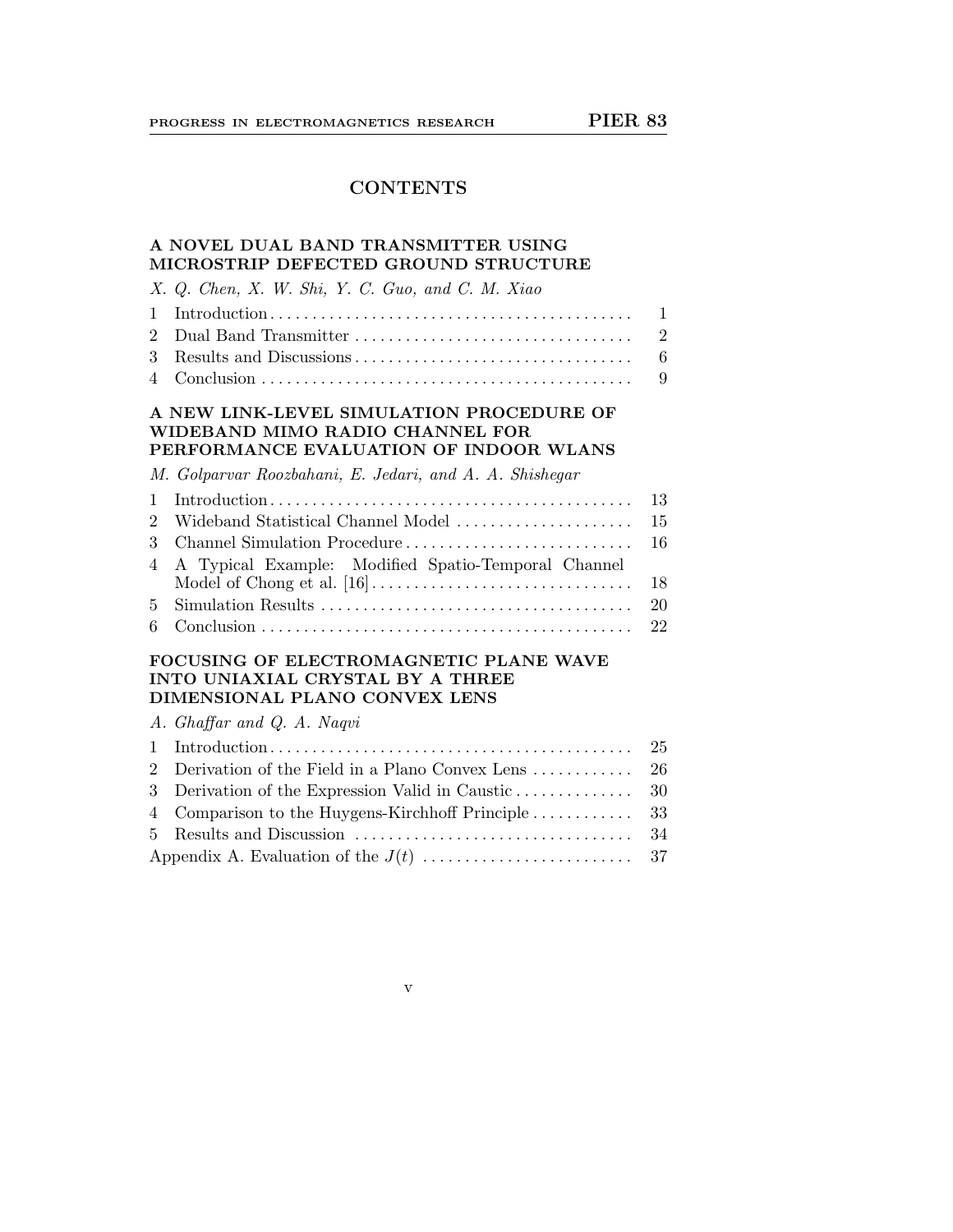#### **RESISTANCES AND INDUCTANCES EXTRACTION USING SURFACE INTEGRAL EQUATION WITH THE ACCELERATION OF MULTILEVEL GREEN FUNCTION INTERPOLATION METHOD**

P. Zhao and H. G. Wang

| 2 Surface Integral Equation for Arbitrarily Shaped Finite |  |
|-----------------------------------------------------------|--|
|                                                           |  |
| 3 Surface Loop Expansion and MLGFIM Acceleration  46      |  |
|                                                           |  |
|                                                           |  |

## **CALCULATING THE RADAR CROSS SECTION OF THE RESISTIVE TARGETS USING THE HAAR WAVELETS**

S. Hatamzadeh-Varmazyar, M. Naser-Moghadasi, E. Babolian and Z. Masouri

| 4 Implementing the Method of Moments Using Haar Wavelets. 65  |      |
|---------------------------------------------------------------|------|
| 5 Calculating the Radar Cross Section of the Resistive Strips | - 66 |
|                                                               |      |

## **MRI INDUCED HEATING OF DEEP BRAIN STIMULATION LEADS: EFFECT OF THE AIR-TISSUE INTERFACE**

| S. A. Mohsin, N. M. Sheikh, and U. Saeed |  |
|------------------------------------------|--|
|                                          |  |
|                                          |  |
|                                          |  |
|                                          |  |
|                                          |  |

### **AN ACCURATE METHOD FOR IMPEDANCE MEASUREMENT OF RFID TAG ANTENNA**

S.-K. Kuo, S.-L. Chen, and C.-T. Lin

| 2 Existing Methods for RFID Antenna Impedance Measurement 94 |  |
|--------------------------------------------------------------|--|
| 3 Differential Probe and Its Two-Port Network Model  96      |  |

vi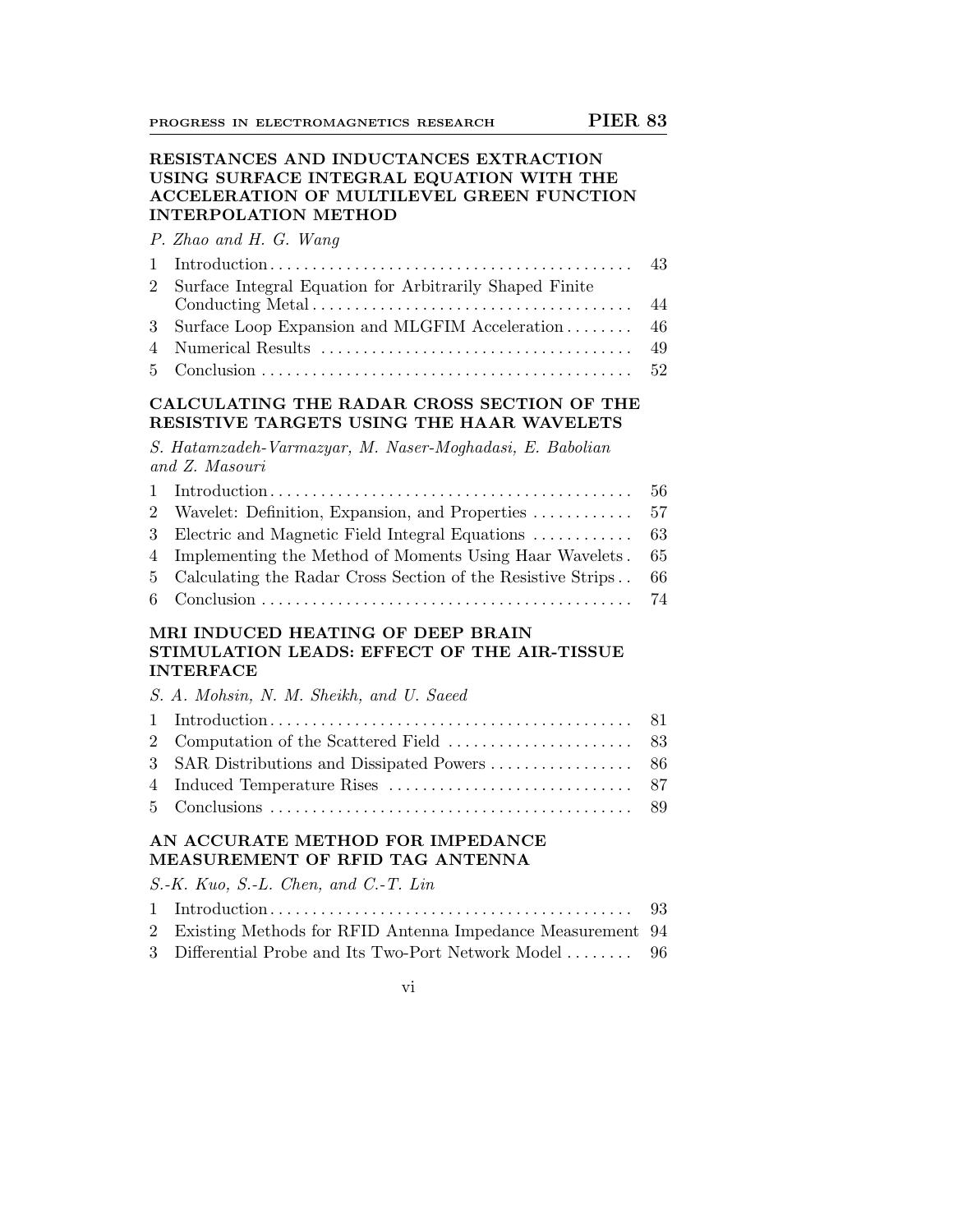|             | <b>PIER 83</b><br>PROGRESS IN ELECTROMAGNETICS RESEARCH                                                                                                                          |                          |
|-------------|----------------------------------------------------------------------------------------------------------------------------------------------------------------------------------|--------------------------|
| 4<br>5      | $Conclusions \ldots \ldots \ldots \ldots \ldots \ldots \ldots \ldots \ldots \ldots \ldots \ldots \ldots$                                                                         | 99<br>104                |
|             | SUPPORT VECTOR REGRESSION MACHINES TO<br>EVALUATE RESONANT FREQUENCIES OF ELLIPTIC<br>SUBSTRATE INTEGRATED WAVEGUIDE<br><b>RESONATORS</b>                                        |                          |
|             | G. Angiulli, D. De Carlo, G. Amendola, E. Arnieri, and S. Costanzo                                                                                                               |                          |
| 1<br>2<br>3 | Localization of Resonances<br>Support Vector Regression Machines                                                                                                                 | 107<br>109<br>110<br>111 |
| 4<br>5<br>6 |                                                                                                                                                                                  | 112<br>116               |
|             | PILOT-LESS SYNCHRONIZATION RECEIVER FOR<br><b>UWB-BASED WIRELESS APPLICATION</b>                                                                                                 |                          |
|             | J.-H. Kim, Y.-H. You, K.-I. Lee, K.-S. Jeong, and J.-H. Yi                                                                                                                       |                          |
| 1           |                                                                                                                                                                                  | 119                      |
| 2           |                                                                                                                                                                                  | 121                      |
| 3           | Pilot-Less Fine Frequency Synchronization Receiver                                                                                                                               | 121<br>125               |
| 4<br>5      | $Conclusion \dots \dots \dots \dots \dots \dots \dots \dots \dots \dots \dots \dots \dots \dots \dots$                                                                           | 129                      |
|             | CPW-FED MULTI-BAND OMNI-DIRECTIONAL<br>PLANAR MICROSTRIP ANTENNA USING<br><b>COMPOSITE METAMATERIAL RESONATORS FOR</b><br><b>WIRELESS COMMUNICATIONS</b><br>$L.-M.$ Si and X. Lv |                          |
| 1           |                                                                                                                                                                                  | 133                      |
| 2           |                                                                                                                                                                                  | 135                      |
| 3           | Finite Element Method (FEM) Simulation Tool 138                                                                                                                                  |                          |
| 4<br>5      |                                                                                                                                                                                  | 143                      |
|             |                                                                                                                                                                                  |                          |

vii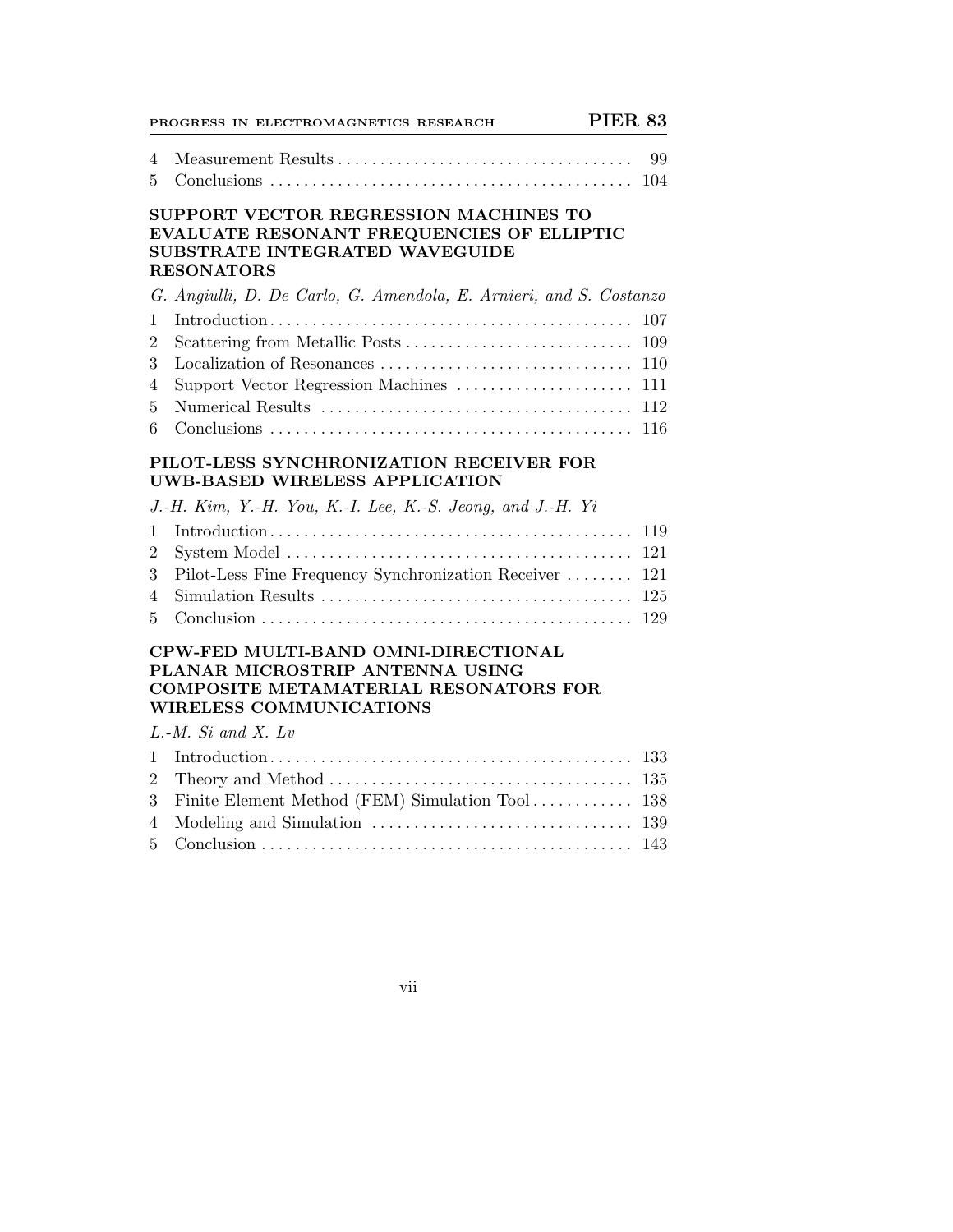#### **DESIGN AND APPLICATION OF A BEAM SHIFTER BY TRANSFORMATION MEDIA**

M. Y. Wang, J. J. Zhang, H. S. Chen, Y. Luo, S. Xi, L. X. Ran and J. A. Kong

#### **ANALYSIS OF TF-SF BOUNDARY FOR 2D-FDTD WITH PLANE** P**-WAVE PROPAGATION IN LAYERED DISPERSIVE AND LOSSY MEDIA**

|  | Y.-N. Jiang, D.-B. Ge, and S.-J. Ding |  |  |  |
|--|---------------------------------------|--|--|--|
|  |                                       |  |  |  |

## **HYBRID ARRAY ANTENNA FOR BROADBAND MILLIMETER-WAVE APPLICATIONS**

| S. Costanzo, I. Venneri, G. Di Massa, and G. Amendola |  |
|-------------------------------------------------------|--|
|                                                       |  |
|                                                       |  |
|                                                       |  |
|                                                       |  |

## **WEIGHTS OPTIMIZATION OF NEURAL NETWORK VIA IMPROVED BCO APPROACH**

| Y. Zhang and L. Wu                                    |  |
|-------------------------------------------------------|--|
|                                                       |  |
|                                                       |  |
| 3 Conventional Bacterial Chemotaxis Optimization  188 |  |
|                                                       |  |
|                                                       |  |
|                                                       |  |
|                                                       |  |

viii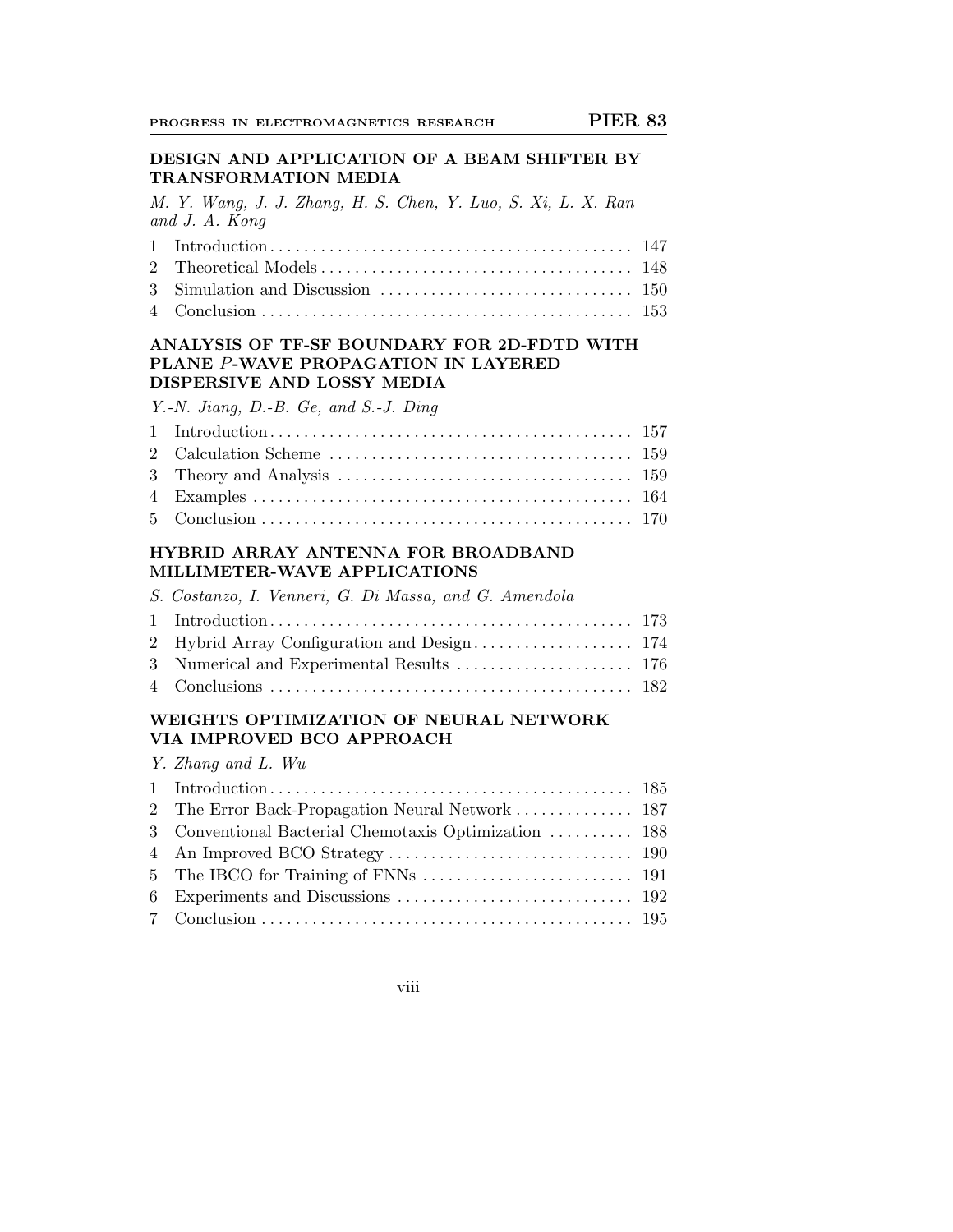## **SCATTERING FROM A THIN MAGNETIC LAYER WITH A PERIODIC LATERAL MAGNETIZATION: APPLICATION TO ELECTROMAGNETIC ABSORBERS**

J. Ramprecht, M. Norgren, and D. Sjöberg

| $\overline{2}$ |                                                                 |      |
|----------------|-----------------------------------------------------------------|------|
| 3              |                                                                 |      |
| 4              |                                                                 |      |
| 5              |                                                                 |      |
| 6              |                                                                 |      |
| 7              | Propagation in a Laterally Periodic Anisotropic Layer           | -209 |
| 8              | Numerical Reflection Results for a Periodic Layer  212          |      |
| 9              |                                                                 |      |
|                | Appendix A. The Magnetic Field inside a Periodically            |      |
|                |                                                                 |      |
|                | Appendix B. Expressions for the Matrices Used in the Scattering |      |
|                |                                                                 |      |

## **RECTANGULAR WAVEGUIDE-FED HEMISPHERICAL DIELECTRIC RESONATOR ANTENNA**

| P. Abdulla and A. Chakrabarty |  |
|-------------------------------|--|
|                               |  |
|                               |  |
|                               |  |
|                               |  |
|                               |  |

## **COMPACT DUAL BAND SLOT LOADED CIRCULAR MICROSTRIP ANTENNA WITH A SUPERSTRATE**

D. D. Krishna, M. Gopikrishna, C. K. Aanandan, P. Mohanan and K. Vasudevan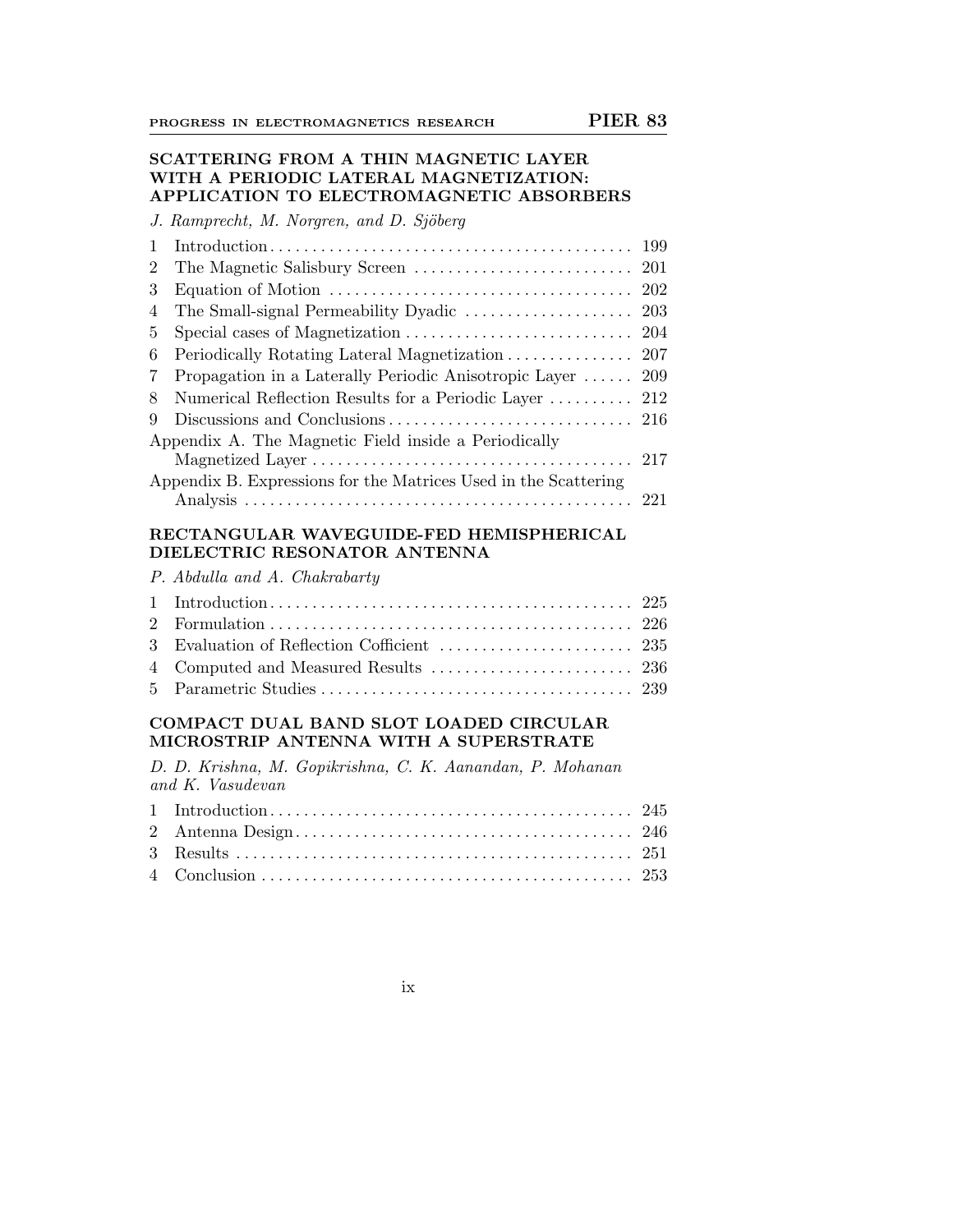#### **HYBRID EMPIRICAL-NEURAL MODEL OF LOADED MICROWAVE CYLINDRICAL CAVITY**

Z. Stanković, B. Milovanović, and N. Dončov

| 2 Knowledge about Loaded Cavity Resonant Frequency  259 |  |
|---------------------------------------------------------|--|
| 3 Hybrid Empirical-Neural Model of Loaded Cavity  265   |  |
|                                                         |  |
|                                                         |  |

### **APPLICATION OF ELECTROMAGNETISM-LIKE ALGORITHM TO PHASE-ONLY SYNTHESES OF ANTENNA ARRAYS**

| K. C. Lee and J. Y. Jhang |  |  |  |  |  |  |  |
|---------------------------|--|--|--|--|--|--|--|
|---------------------------|--|--|--|--|--|--|--|

#### **STUDIES ON DUAL-BAND MULTI-SLOT ANTENNAS**

| $C.-J.$ Wang and S.-W. Chang |  |
|------------------------------|--|
|                              |  |
|                              |  |
|                              |  |
|                              |  |

### **A 3–12 GHz UWB PLANAR TRIANGULAR MONOPOLE ANTENNA WITH RIDGED GROUND-PLANE**

C.-C. Lin, H.-R. Chuang, and Y.-C. Kan

## **COMPACT AND WIDEBAND 1-D MUSHROOM-LIKE EBG FILTERS**

| S. Mahdi Moghadasi, A. R. Attari, and M. M. Mirsalehi |  |
|-------------------------------------------------------|--|
|                                                       |  |

#### x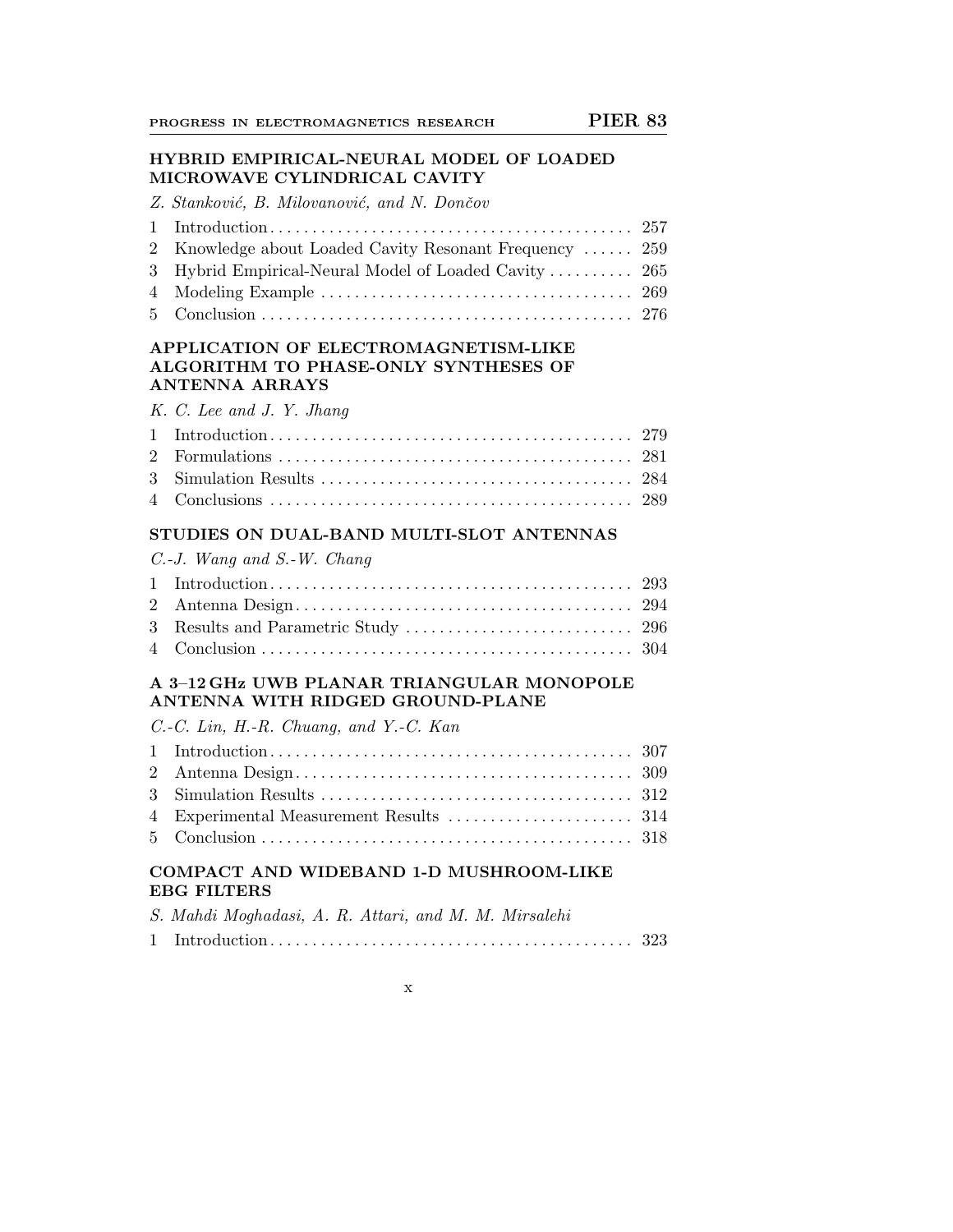| <b>PIER 83</b><br>PROGRESS IN ELECTROMAGNETICS RESEARCH                                                                                                                          |     |
|----------------------------------------------------------------------------------------------------------------------------------------------------------------------------------|-----|
| DGS and Mushroom-like EBG Filters<br>$\overline{2}$                                                                                                                              | 324 |
| Comparison between Mushroom-like EBG and DGS Filters $\,$<br>3                                                                                                                   | 326 |
| Study of a 1-D Mushroom-like EBG Filter with Various<br>$\overline{4}$                                                                                                           | 328 |
| 1-D vs. 2-D Mushroom-like EBG Filters<br>5                                                                                                                                       | 329 |
| 6                                                                                                                                                                                | 331 |
| <b>GENETIC ALGORITHM OPTIMIZATION OF</b><br>HIGH-EFFICIENCY WIDE-BAND MULTIMODAL<br>SQUARE HORNS FOR DISCRETE LENSES                                                             |     |
| E. Agastra, G. Bellaveglia, L. Lucci, R. Nesti, G. Pelosi<br>G. Ruggerini and S. Selleri                                                                                         |     |
| 1                                                                                                                                                                                | 336 |
| $\overline{2}$<br>Determination of Aperture Modal Content                                                                                                                        | 339 |
| 3<br>Multimode Horn Geometry                                                                                                                                                     | 340 |
| $\overline{4}$                                                                                                                                                                   | 342 |
| 5                                                                                                                                                                                | 344 |
| 6<br>$Conclusions \dots \dots \dots \dots \dots \dots \dots \dots \dots \dots \dots \dots \dots \dots$                                                                           | 350 |
| ELECTROMAGNETIC MODELING OF RETINAL<br><b>PHOTORECEPTORS</b>                                                                                                                     |     |
| $C.$ Canbay and $\dot{I}$ . Unal                                                                                                                                                 |     |
| 1                                                                                                                                                                                | 353 |
| $\overline{2}$                                                                                                                                                                   | 356 |
| 3                                                                                                                                                                                |     |
| 4                                                                                                                                                                                | 367 |
| ENHANCEMENT OF RADIATION PROPERTIES OF A<br><b>COMPACT PLANAR ANTENNA USING</b><br>TRANSFORMATION MEDIA AS SUBSTRATES<br>Z. Y. Duan, B.-I. Wu, J. A. Kong, F. M. Kong, and S. Xi |     |
|                                                                                                                                                                                  |     |

xi